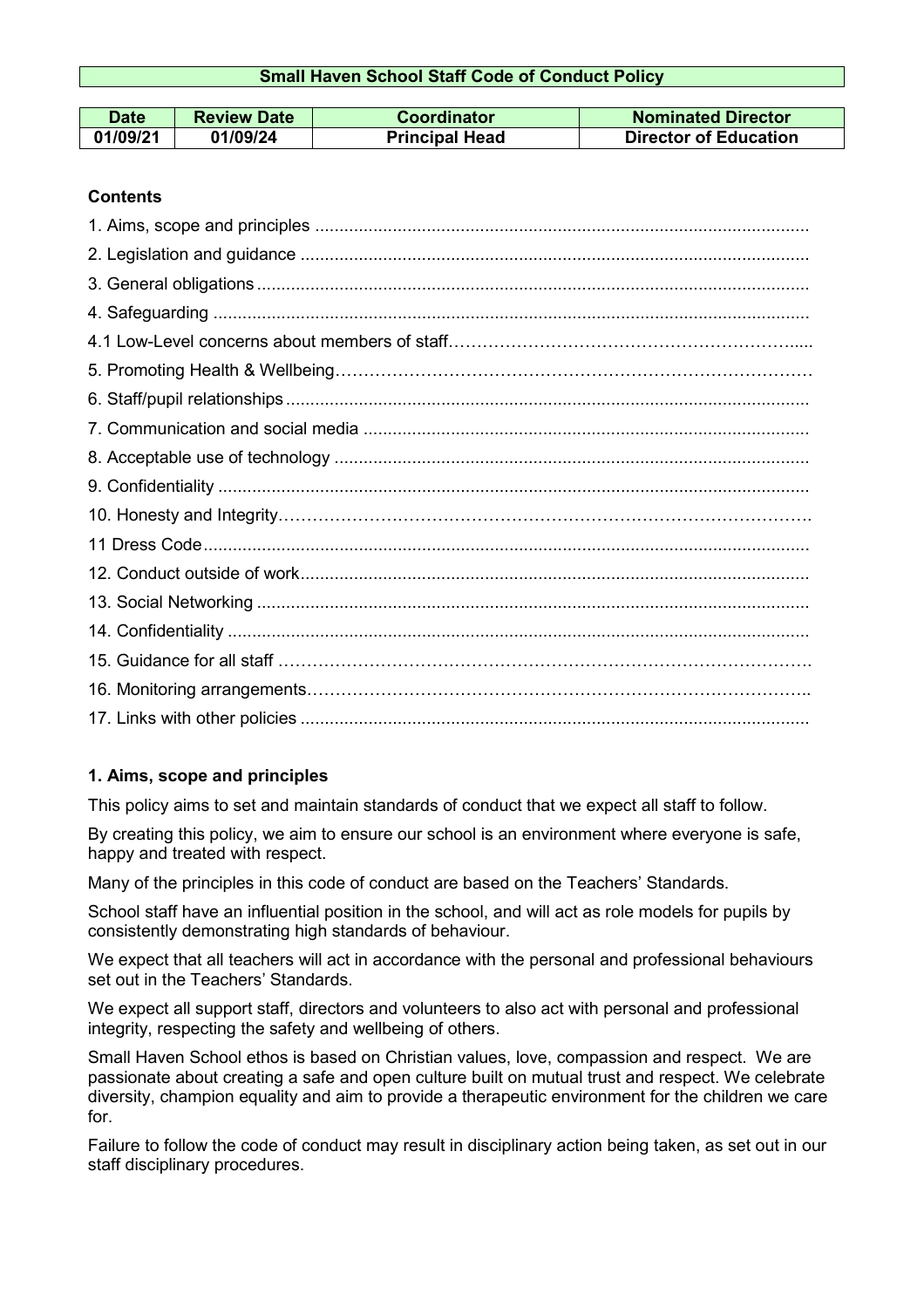Please note that this code of conduct is not exhaustive. If situations arise that are not covered by this code, staff will use their professional judgement and act in the best interests of the school and its pupils.

## **2. Legislation and guidance**

In line with the statutory safeguarding guidance ['Keeping Children Safe in Education'](https://www.gov.uk/government/publications/keeping-children-safe-in-education--2), we should have a staff code of conduct, which should cover acceptable use of technologies (including the use of mobile devises), staff/pupil relationships and communications, including the use of social media.

# **3. General obligations**

Staff set an example to pupils. They will:

- Maintain high standards in their attendance and punctuality
- Never use inappropriate or offensive language in school
- Treat pupils and others with dignity and respect
- Show tolerance and respect for the rights of others
- Not undermine fundamental British values, including democracy, the rule of law, individual liberty and mutual respect, and tolerance of those with different faiths and beliefs
- Express personal beliefs in a way that will not overly influence pupils, and will not exploit pupils' vulnerability or might lead them to break the law
- Understand the statutory frameworks they must act within
- Adhere to the Teachers' Standards

All members of staff must:

- Make the education and wellbeing of students their first concern
- Model the highest possible standards in work and conduct
- Act with honesty and integrity
- Keep their knowledge and skills up to date
- Be reflective about how well they are working in their role
- Forge positive professional relationships
- Have positive and professional contact with parents in the best interests of all students
- Work in ways that support the ethos and culture at Small Haven School
- Avoid putting themselves at risk of allegations of unprofessional conduct.

### **4. Safeguarding**

Staff have a duty to safeguard pupils from harm, and to report any concerns they have. This includes physical, emotional and sexual abuse, or neglect.

The duty to safeguard children includes the duty to report concerns about a student to the schools' Designated Senior Leader (DSL) for Child Protection, the Principal Head Stacey White.

Staff will familiarise themselves with our safeguarding policy and procedures and the Prevent initiative, and ensure they are aware of the processes to follow if they have concerns about a child.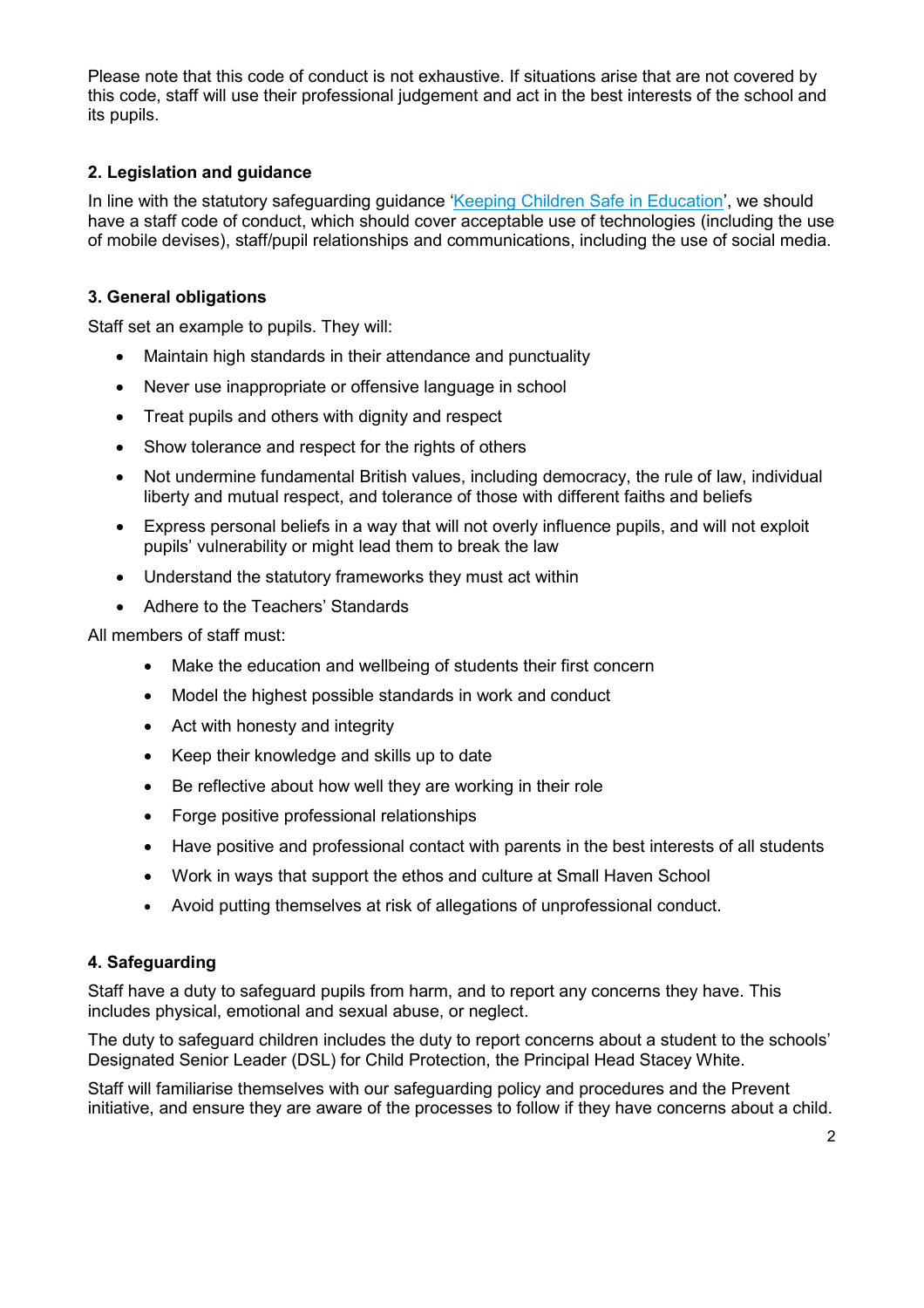Our safeguarding policy and procedures are available from the school office and can be accessed on the shared server. New staff will also be asked to read them as part of their induction. Copies on these are on the school's website at: [www.smallhavenschool.co.uk/school](http://www.smallhavenschool.co.uk/school-information/policies.html)[information/policies.html.](http://www.smallhavenschool.co.uk/school-information/policies.html)

Staff must not demean or undermine students, their parents or carers, or colleagues.

Staff must take the upmost care of students under their supervision with the aim of ensuring their safety and welfare.

### **4.1 Low- Level concern about members of staff**

A low-level concern is a behavior towards a child by a member of staff that does not meet the harms threshold, is inconsistent with the staff code of conduct, and may be as simple as causing a sense of unease or a 'nagging doubt'. For example, this may include:

- $\triangleright$  Being over-friendly with children
- $\triangleright$  Having favourites
- $\triangleright$  Taking photographs of children on a personal devise
- $\triangleright$  Engaging in one-to-one activities where they can't easily be seen
- $\triangleright$  Using inappropriate language

Low-level concerns can include inappropriate conduct inside and outside of work.

All staff should share any low-level concerns they have using the reporting procedures set out in our child protection and safeguarding policy. We also encourage staff to self-refer if they find themselves in a situation that could be misinterpreted. If staff are not sure whether behavior would be deemed a low-level concern, we encourage staff to report it.

All reports will be handled in a responsive, sensitive and proportionate way.

Unprofessional behavior will be addressed, and the staff member supported to correct it, at an early stage. This creates and embeds a culture of openness, trust and transparency in which our values and expected behavior are constantly lived, monitored and reinforced by all staff, while minimizing the risk of abuse.

Reporting and responding to low-level concerns is covered in more detail in our child protection and safeguarding policy. Our child protection and safeguarding policy and procedures are available from the school office and can be accessed on the shared server. Copies on these are on the school's website at: [www.smallhavenschool.co.uk/school-information/policies.html.](http://www.smallhavenschool.co.uk/school-information/policies.html)

### **5. Promoting Health and Wellbeing**

At Small Haven School we passionately promote the children's health & wellbeing. The following rules apply to all staff.

- All SHS staff should be role models to children and young people in terms of health and wellbeing
- Alcohol may not be consumed during working hours.
- Staff are not permitted to smoke anywhere on the school premises or grounds or within view of the school. Any smoking must be well away from the school premises and completely out of sight of children and parents.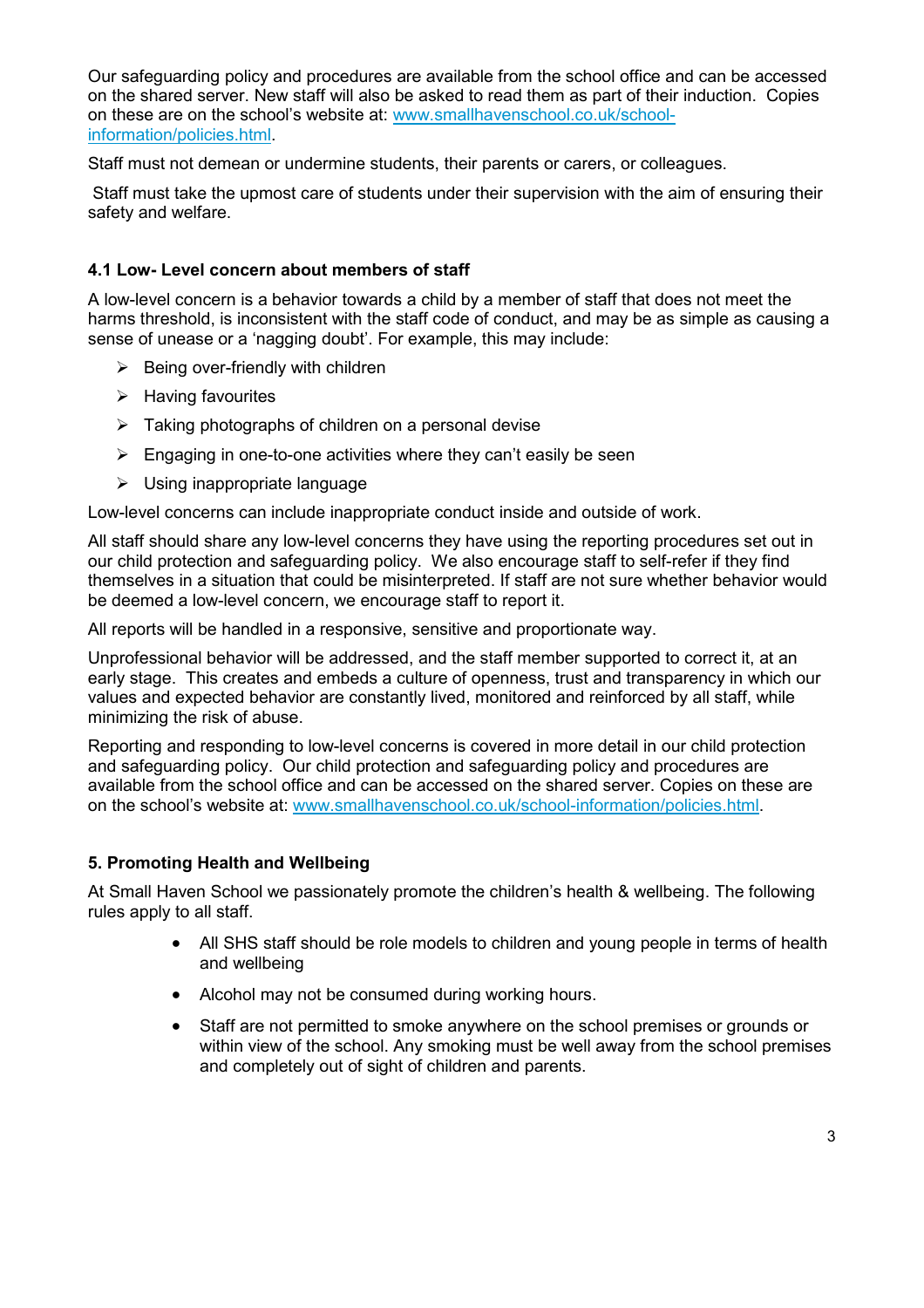## **6. Staff/pupil relationships**

Staff will observe proper boundaries with pupils that are appropriate to their professional position. They will act in a fair and transparent way that would not lead anyone to reasonably assume they are not doing so.

If staff members and pupils must spend time on a one-to-one basis, staff will ensure that:

- This takes place in a public place that others can access
- Others can see in to the room
- A colleague or line manager knows this is taking place

Staff should avoid contact with pupils outside of school hours if possible.

Personal contact details should not be exchanged between staff and pupils. This includes social media profiles.

While we are aware many pupils and their parents may wish to give gifts to staff, for example, at the end of the school year, personal gifts from staff to pupils are not acceptable.

If a staff member is concerned at any point that an interaction between themselves and a pupil may be misinterpreted, or if a staff member is concerned at any point about a fellow staff member and a pupil, this should be reported in line with the procedures set out in our child protection and safeguarding policy (to their line manager or the Principal head).

### **7. Communication and social media**

School staff's social media profiles should not be available to pupils. If they have a personal profile on social media sites, they should not use their full name, as pupils may be able to find them. Staff should consider using a first and middle name instead, and set public profiles to private.

Staff should not attempt to contact pupils or their parents via social media, or any other means outside school, in order to develop any sort of relationship. They will not make any efforts to find pupils' or parents' social media profiles.

Staff will ensure that they do not post any images online that identify children who are pupils at the school without their consent.

Staff should be aware of the school's e-safety policy*.*

#### **8. Acceptable use of technology**

Staff will not use technology in school to view material that is illegal, inappropriate or likely to be deemed offensive. This includes, but is not limited to, sending obscene emails, gambling and viewing pornography or other inappropriate content.

Staff will not use personal mobile phones and laptops, or school equipment for personal use, in school hours or in front of pupils. They will also not use personal mobile phones or cameras to take pictures of pupils.

We have the right to monitor emails and internet use on the school IT system.

#### **9. Confidentiality**

In the course of their role, members of staff are often privy to sensitive and confidential information about the school, staff, pupils and their parents.

This information will never be: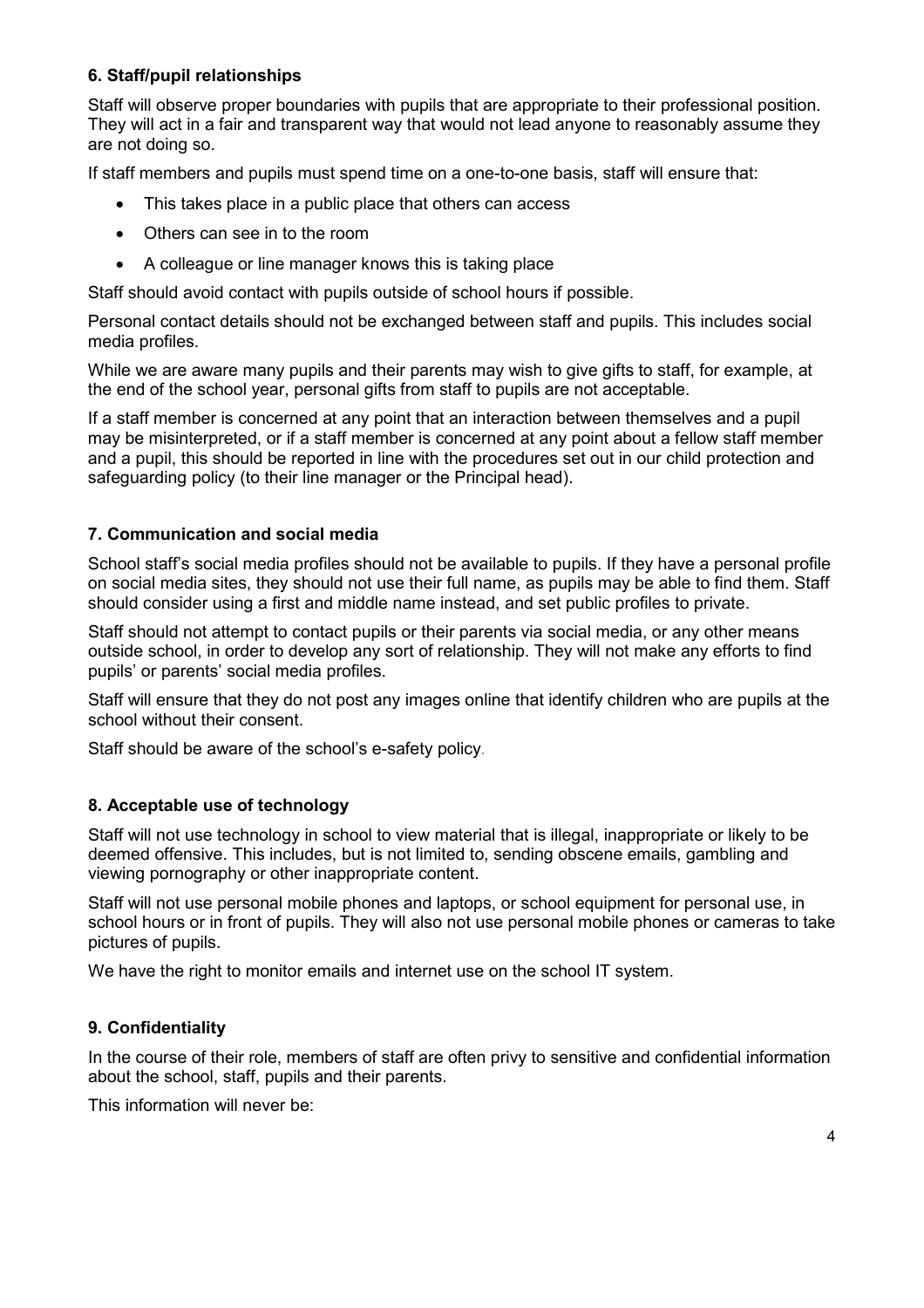- Disclosed to anyone unless required by law or with consent from the relevant party or parties
- Used to humiliate, embarrass or blackmail others
- Used for a purpose other than what it was collected and intended for

This does not overrule staff's duty to report child protection concerns to the appropriate channel where staff believe a child is at risk of harm, as detailed further in our child protection and safeguarding policy.

## **10. Honesty and integrity**

Staff should maintain high standards of honesty and integrity in their role. This includes when dealing with pupils, handling money, claiming expenses and using school property and facilities.

Staff will not accept bribes. Gifts that are worth more than £20 must be declared and recorded on the gifts and hospitality register.

Staff will ensure that all information given to the school is correct. This should include:

- $\triangleright$  Background information (including any past or current investigations/cautions related to conduct outside of school)
- $\triangleright$  Qualifications
- $\triangleright$  Professional experience

Where there are any updates to the information provided to the school, the member of staff will advise the school as such as soon as reasonably practicable. Consideration will then be given to the nature and circumstances of the matter and whether this may have an impact on the member of staff's employment.

### **11. Dress code**

Staff will dress in a professional, appropriate manner to their role so that they are seen to be acting as role models and can inspire confidence in students and staff.

Outfits will not be overly revealing, and we ask that offensive tattoos are covered up.

Clothes will not display any offensive or political slogans.

Denim should not be worn (except on non-uniform and Staff Training days).

Informal leisure clothing, e.g. tracksuit, jogging bottoms, should not be worn except for PE staff should dress appropriately for their work/task.

All staff must also be aware of Health and Safety with regard to their own choice of footwear, clothing and jewellery. Flip flops and other sandals without backs should not be worn while at work.

Trainers should only be worn when involved in PE/sports activities or when appropriate for Educational Visits.

The dress code may be altered for individual staff based on medical circumstances or by agreement with their line manager(s) for a particular role or duty, e.g. different footwear following an injury may be required.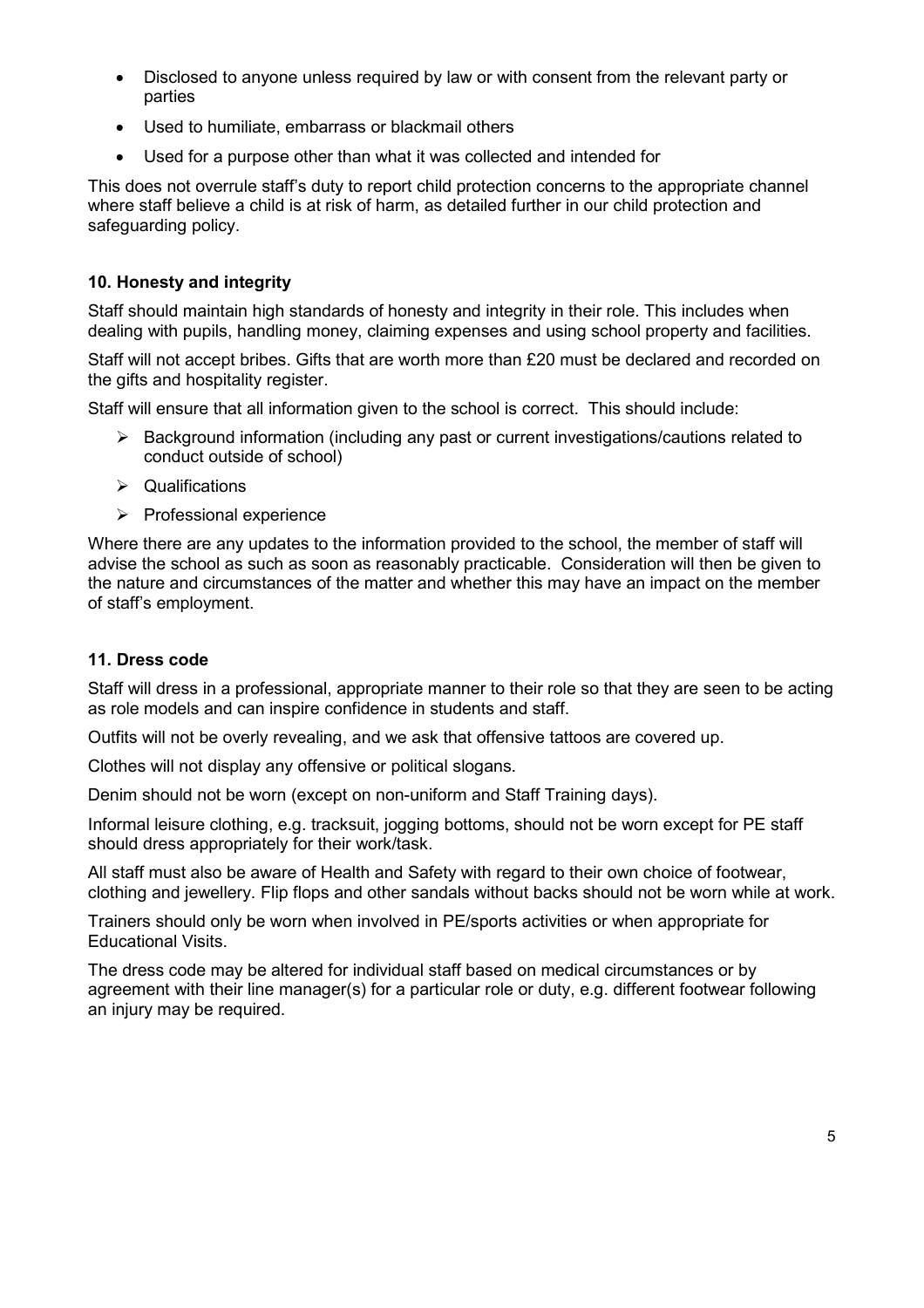### **12. Conduct outside of work**

Staff will not act in a way that would bring the school, or the teaching profession into disrepute. This covers relevant criminal offences, such as violence or sexual misconduct, as well as negative comments about the school on social media.

Staff must not engage in conduct outside work which could damage the reputation and standing of the employee's own reputation or the reputation of other members of the school community. Any such conduct could lead to disciplinary action.

Staff must exercise caution when using information technology and be aware of the risks to themselves and others. Staff must use their school email account, and not a personal email address, when communicating electronically in their work with members of the school community.

Staff may undertake work outside school, either paid or voluntary, provided that it does not conflict with the interests of the school and is not to a level which may contravene the working time regulations or affect an individual's work performance. They must discuss this with the Principal Head.

All members of staff must declare any business interests outside of school that may be connected either to the supply of goods / services to the school or be rewarded through association with the school.

**13. Social Networking** – see also SHS Use of Social Networking Policy and detailed guidance for staff.

Social networking, e.g. Facebook, Twitter, Instagram and texting is a way of life for many young people and adults. Staff should be aware of the potential risk to their professional reputation and that comments made on a social network site which relate to the school, students, staff or directors could lead to a disciplinary action.

- Staff should not use school equipment, or the school internet connection, to access or update personal social websites.
- Staff should not have any students, as "friends".
- Staff should not have parents or ex-pupils as "friends."
- Staff should use strong passwords and apply security settings so that all aspects of their profile are secure and controlled.
- Staff should NOT post anything, on a social website or text, about the school community including about incidents, students, staff or directors.
- Staff are expected to uphold professionalism and dignity on a public website, which would include the use of language, including profile name, and content, including photos. They should think of this in respect of being a role model. Staff should not use inappropriate comments in relation to gender, race, disability, age, religion or sexual orientation.
- Images of students or work colleagues taken during school time or on educational visits must never be posted.

## **14. Confidentiality**

Where staff have access to confidential information about students or their parents or carers, staff must not reveal such information except to those colleagues who have a professional role in relation to the student.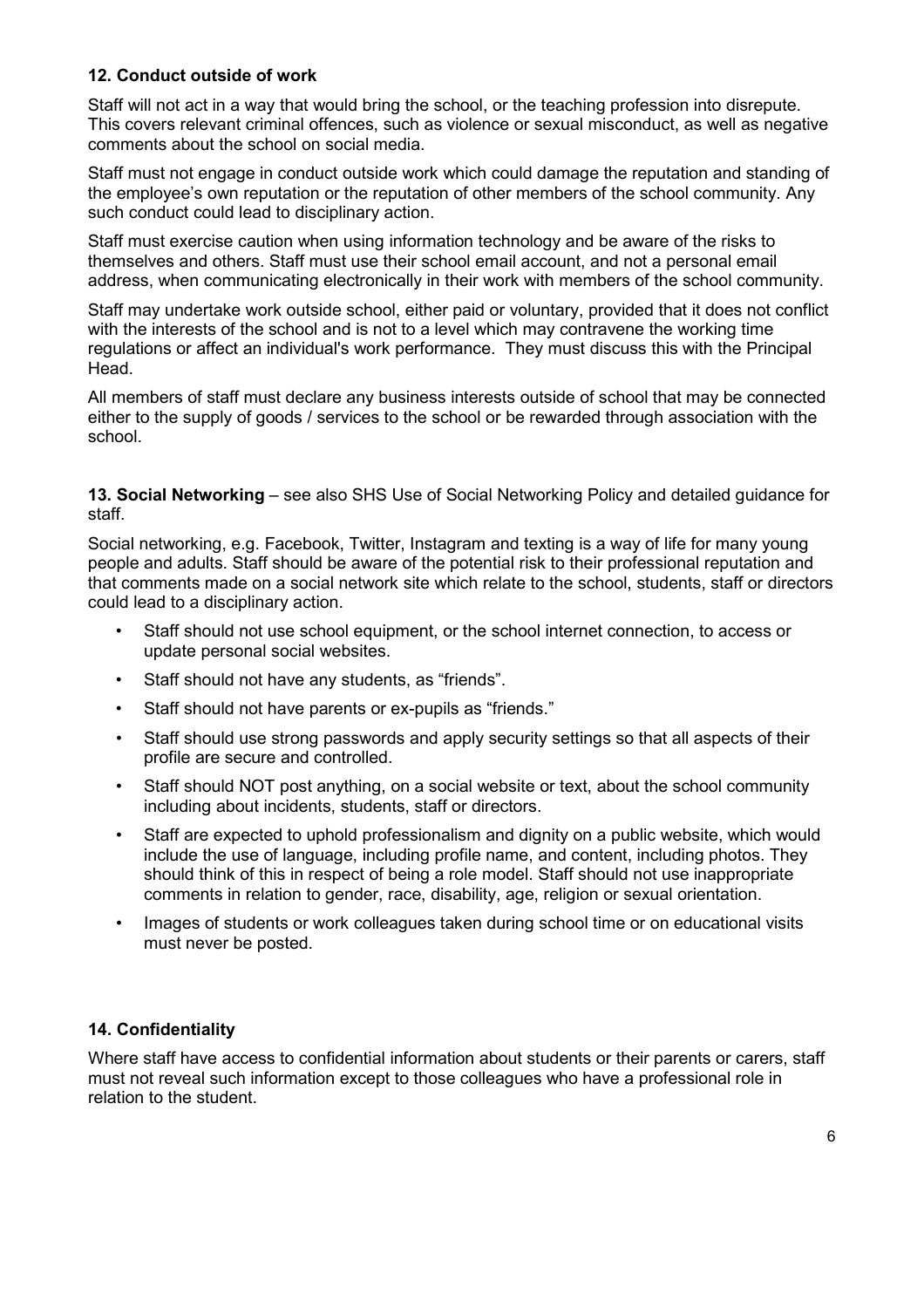All staff are likely at some point to witness actions which may need to be confidential, for example, where a student is at risk of harm. This needs to be reported and dealt with in accordance with the appropriate procedure. It must not be discussed outside the school.

However, staff have an obligation to share with their line manager or the schools' Designated Safeguarding Lead any information which gives rise to concern about the safety or welfare of a student. Staff must never promise a student that they will not act on information that they are told by the student.

## **15. Guidance for all staff**

When we speak to others we will:

- Use and model respectful language at all times with students and staff.
- Use positive statements and strategies so that students can learn what we expect of them in any situation.
- Use a calm tone of voice at all times, when explaining or giving instructions.
- Speak respectfully to other adults at all times, even if we are disagreeing. Avoid swearing and derogatory language at all times when communicating on work related matters.

### **As professionals we will**:

- Work as part of a team, contributing as well as learning from others and helping to maintain a strong workplace community so that we can provide the best possible learning opportunities for the students.
- Work within Small Haven School's policies and practices, so that what we do is consistent with what has been agreed with staff and the Directors.
- Treat everyone with respect.
- Avoid workplace gossip and negativity as it detracts from effective communication and collaboration. We all have a duty to take active steps to divert conversations away from this if we come across it.
- Maintain confidentiality about anything that we see or hear in the school, so that parents and students can trust us, and as a way of showing respect to our fellow professionals.
- Dress appropriately, so that we set a good example for the students and to show that we are here to work.
- Behave in a positive way despite any personal problems that we may have, especially in front of students.

### **16. Monitoring arrangements**

This policy will be reviewed every three years, but can be revised as needed. It will be ratified by the SLT.